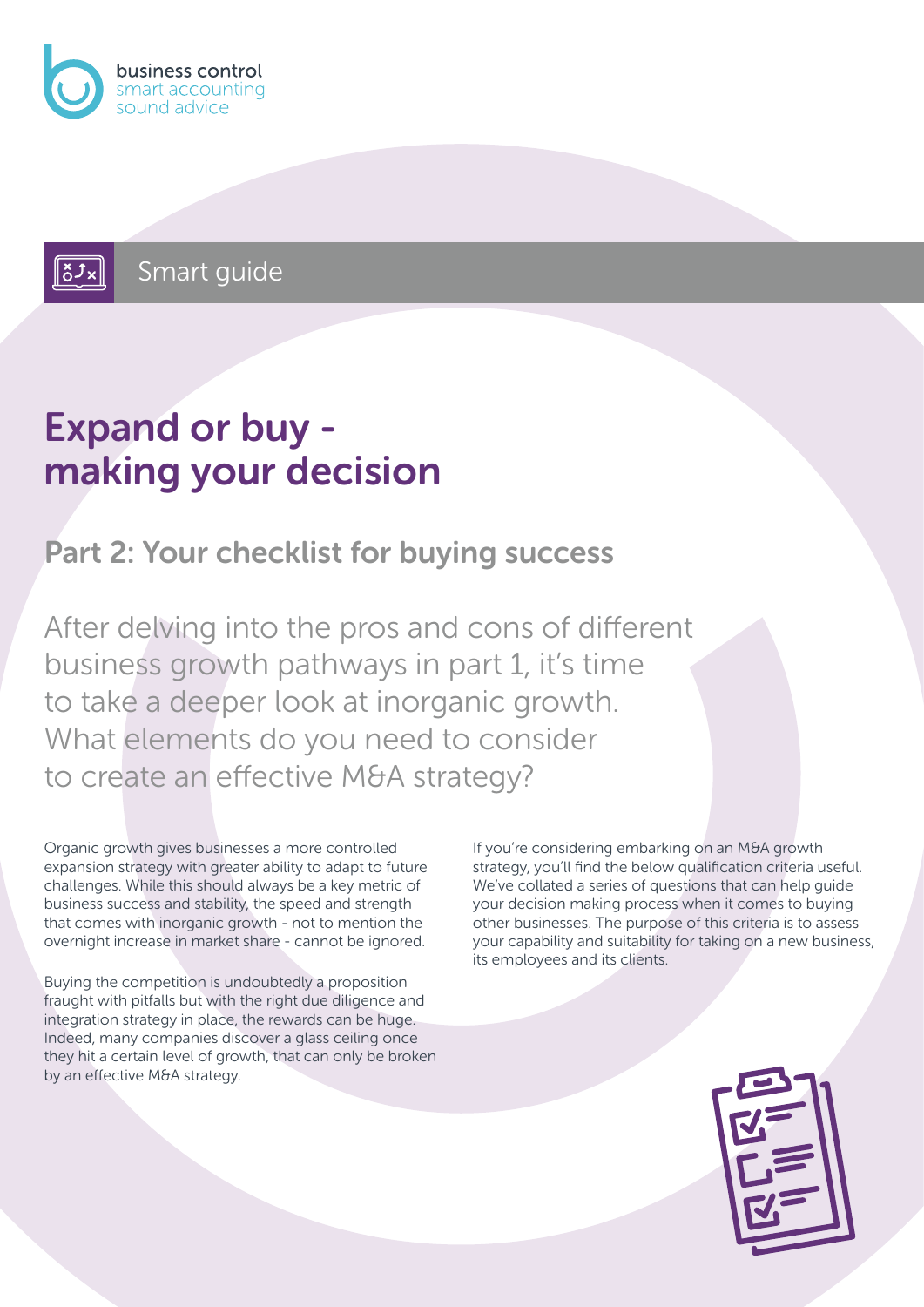

### Your buying checklist

When you have responded to each question, tally the 'yes' column and use the following as guidance:

- 14 17: Strong prospect. This business is an excellent opportunity.
- 11 13: Worth consideration. Look further into acquiring this business.
- 7 10: Questionable prospect. Think twice before pursuing this business.
- 0 6: Poor prospect. Don't go any further.

| <b>Purchasing Considerations</b>                                                               | <b>Yes</b> | <b>No</b> |
|------------------------------------------------------------------------------------------------|------------|-----------|
| Is the company a direct competitor?                                                            |            |           |
| Do you know the owner?                                                                         |            |           |
| Are they happy to meet you to discuss a potential purchase?                                    |            |           |
| Does the company have a reliable and steady cash flow?                                         |            |           |
| Is there a cultural fit with your business?                                                    |            |           |
| Does the company have your kind of clients?                                                    |            |           |
| Would there be cross-selling opportunities with your prospective and existing clients?         |            |           |
| Do you have any contacts who can give you additional insight into the business?                |            |           |
| Is this a sustainable and future-proof company?                                                |            |           |
| <b>Internal Considerations</b>                                                                 |            |           |
| Is your own organic growth steady and stable?                                                  |            |           |
| Do you have the capital to complete this purchase?                                             |            |           |
| Do you have the resources to complete the greater volume of business?                          |            |           |
| Do you have experience in the sector and services that the company provides?                   |            |           |
| Do you have the resource to create an integration strategy?                                    |            |           |
| Have you factored in due diligence and increased internal infrastructure into your M&A budget? |            |           |
| And finally                                                                                    |            |           |
| Does it feel like the right move?                                                              |            |           |
| Do you really want to buy this company?                                                        |            |           |
|                                                                                                |            |           |
|                                                                                                |            |           |